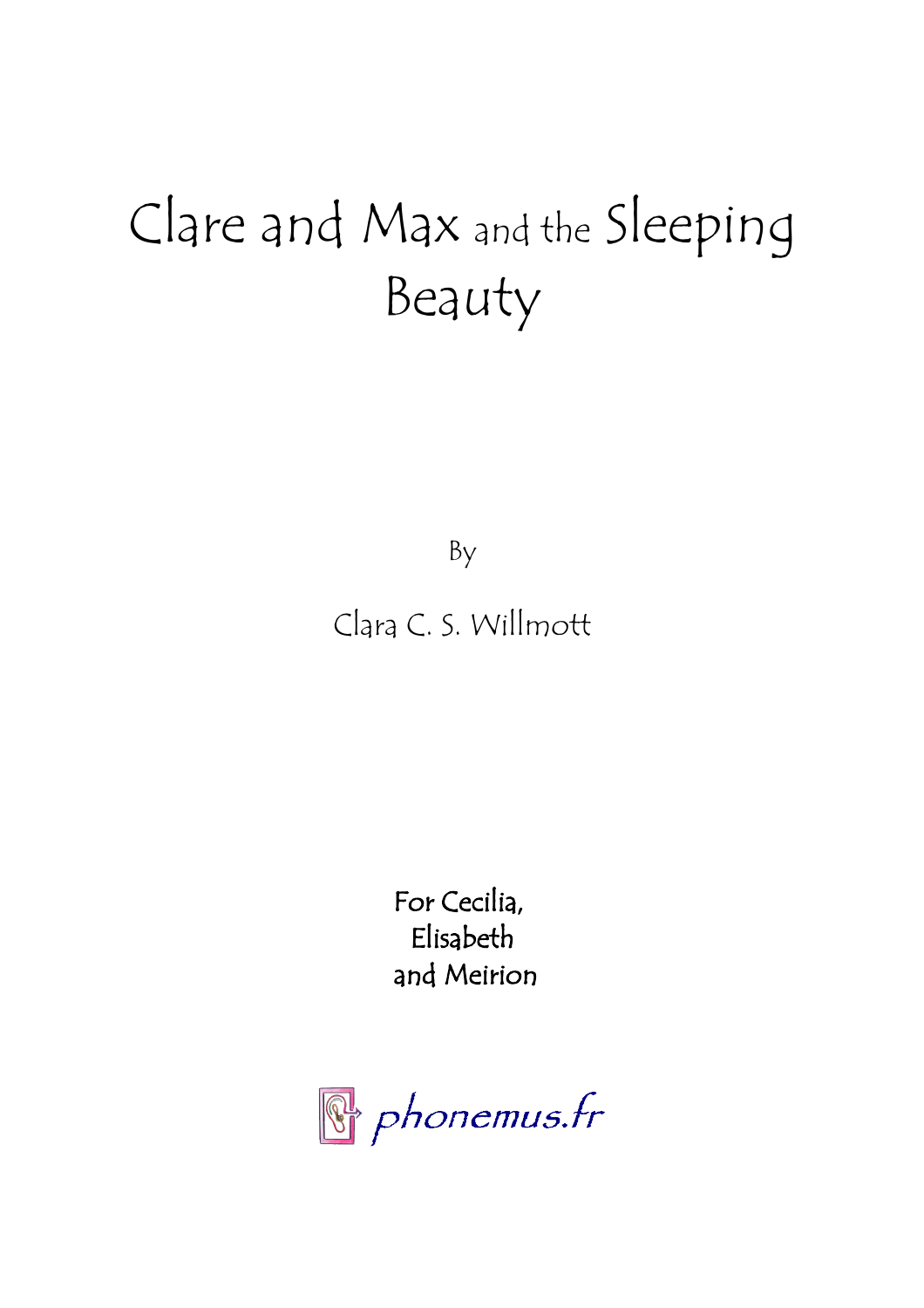#### Chapter One

Clare and Max found out one day that Aunty Finn was coming to take them out. This should have made them very happy, because Aunty Finn was a very nice person. But the sort of places Aunty Finn liked taking Clare and Max were not exactly the sort of places that Clare and Max liked to go. Clare was eight and Max was six. Clare liked asking questions and Max liked to shout. They both thought that they would much rather go out in a boat on the river, or to the zoo, or to the park, than wherever it was Aunty Finn would take them.

Aunty Finn liked old houses and stately homes, places where Clare and Max had to walk and not talk and pretend to be interested in pictures of battles that were actually quite boring, or hear long stories that Aunty Finn would read out of a book, about Earl This-and-that or Baroness That-and-the-other. They couldn't run anywhere, in case they bumped something, or touch anything, in case they smashed it.

"Do we *have* to go?" they asked their mother.

"Yes you have to," said Mrs Bingham. "It's very *kind* of Aunty Finn and you have to be polite."

Then they heard Aunty Finn's car on the drive outside.

"Hello children!" Aunty Finn called sunnily out of the car window. "Who wants to spend a fun afternoon at a *castle*!?"

Max and Clare looked at each other. Maybe a castle wouldn't be so bad.

"Come on then," said Aunty Finn. "We haven't got all day."

So Clare climbed in the front seat and Max climbed in the back, and Aunty Finn made sure they were wearing their seatbelts, before they started off.

"A friend told me about this place," Aunty Finn shouted over the engine as they drove. "I had never heard of it before. I'm sure you'll love it."

"Can we have cream cakes in a tea shop?" Max asked.

"Maybe after we've seen around," Aunty Finn replied. "I'm sure there will be lots of fascinating things there. It will be jam-crammed with History and Romance."

"Suits of armour?" asked Max.

"Jewels and secret passages?" asked Clare.

"I'm sure there will be all of that," said Aunty Finn.

A while later, they were out of the city and driving into the country. At first there were fields on either side of the road, and farmhouses. Then there was a forest, and Clare saw a deer. The trees in the forest seemed to be rather thick and thorny, and Clare thought that they got thicker and thornier the further they went. Sometimes thorn branches grew out across the road. This made Aunty Finn cross.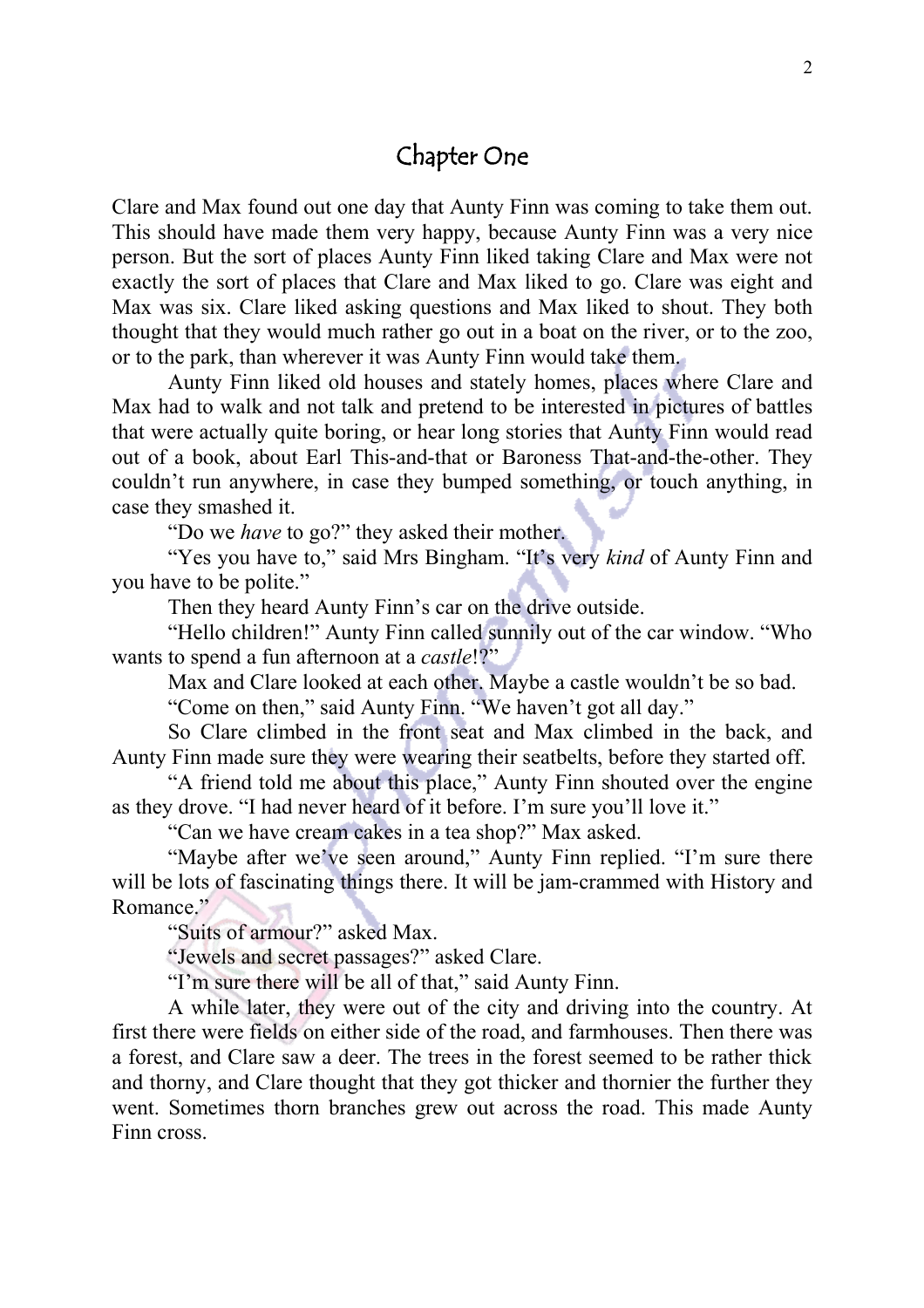"They could maintain this better," she said. "And I must say they haven't sign-posted very well. I don't think I've seen a single sign-post."

At the next bend in the road they came across someone on a horse and they had to slow right down because the road was narrow. Clare loved horses, but Aunty Finn was cross again.

"Typical. He's not even wearing a crash cap," she said. "What are people coming to? They have no sense of responsibility these days."

"It's a lovely horse," said Clare.

The man on the horse seemed determined to ride in front of them. Aunty Finn had to slow the car down to a crawl. But at least the thorns seemed to have disappeared. Instead the bushes were full of roses. The road twisted and turned. Sometimes it almost looked as if the rose bushes had grown right across the road, but the closer they drove they saw that the road went on after all. It was almost as if the rose bushes were opening up and letting them through. Aunty Finn said, "I wonder if we're almost there?"

Then suddenly there was a gap in the rose bushes and in front of them was the castle. It was immense with flying coloured flags. Max counted four towers, one on each corner. At the front there was a bridge leading over a moat, and at the end of the bridge there was a huge wooden doorway.

"I don't see a sign to the carpark, do you?" said Aunty Finn. "Maybe if we just park here."

They parked the car and got out. The horseman had gone, Clare noticed. Aunty Finn said, "Come on, troops," and strode off across the gravel driveway towards the door. "I still don't see any signs," she remarked to Clare, and to Max she said, "Shout if you see any."

They went over the bridge and right up to the door. It was the tallest door Clare and Max had ever seen. It was taller than three Aunty Finn's standing on top of each other.

"It's probably taller than a dinosaur," said Max.

The door was open.

"There's no sign about admission, but if the door is open, I don't suppose they're closed for business," said Aunty Finn. She looked down at Clare and Max. "Shall we?" she said.

They went through.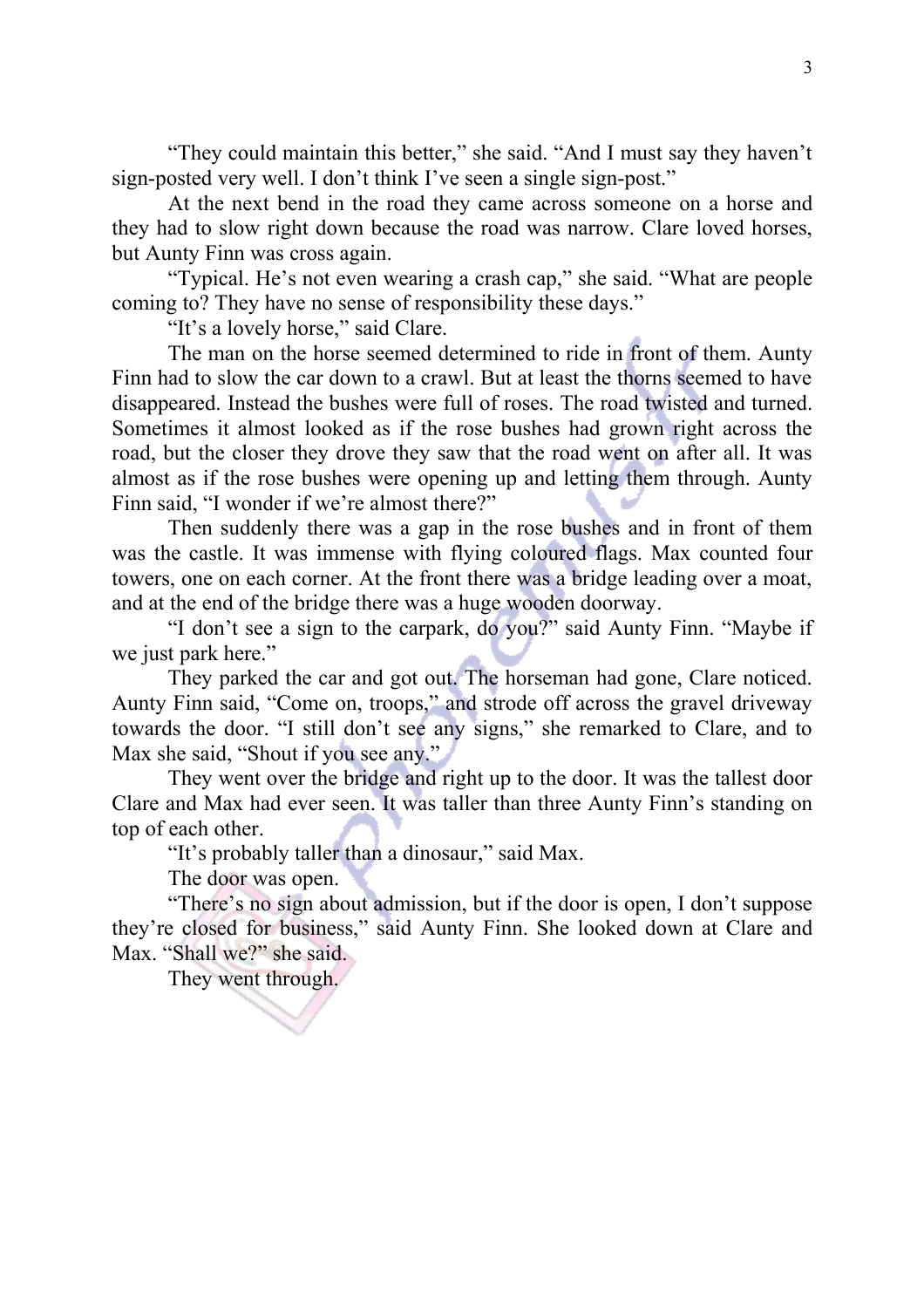#### Chapter Two

They were standing in a courtyard. There was nobody about. It was quiet and utterly still. Across the courtyard was strung a huge banner, that said, "Welcome All on this Joyous Occasion."

"I suppose that makes it all right," Aunty Finn said, but she sounded doubtful. "I still wish that there was someone we could talk to who could tell us where to go."

"Maybe we've come in the wrong door," suggested Clare.

"I want to see a suit of armour," said Max.

Aunty Finn thought a bit and then made up her mind. "Let's walk around a bit," she said. "Then we can see if we can find a place that sells guide books, or even better, we might find a guide."

"This way," said Clare.

They walked across the courtyard and into one of the rooms on the other side. It was a long room with a raised platform at one end and wooden tables lined up facing the platform. There was a table on the platform as well, only this table was covered with a gold and red tablecloth. It was very dusty. There was dust on everything.

"I don't think much of the way they keep this place," said Aunty Finn. "It doesn't seem very hygienic."

They went through this room and through another room that was full of stone arches. There was a door in the wall of this room that lead outside, and Aunty Finn said, "Let's go out here."

They went out and found themselves in a stable yard. There were no horses, just rows and rows of stalls that were empty of everything except dust. Clare and Max and Aunty Finn wandered around the corner of the stalls and found another yard. There was a pump in the middle of the yard and a water trough. The pump had obviously been used recently because there was a trickle of water on the cobbles. By the water trough, the man they had followed to the castle was giving his horse a drink.

"At last!" said Aunty Finn, and she went striding over to talk to him. He looked up in surprise. He was a tall man and Clare thought he was very handsome. He had a long brown curling moustache and a hat with a feather in it.

"Good afternoon!" said Aunty Finn. "At last I've found someone who seems to work here!"

"Good day to you, ma'am," the man said, very politely. "But I'm afraid you are mistaken, I do not work here."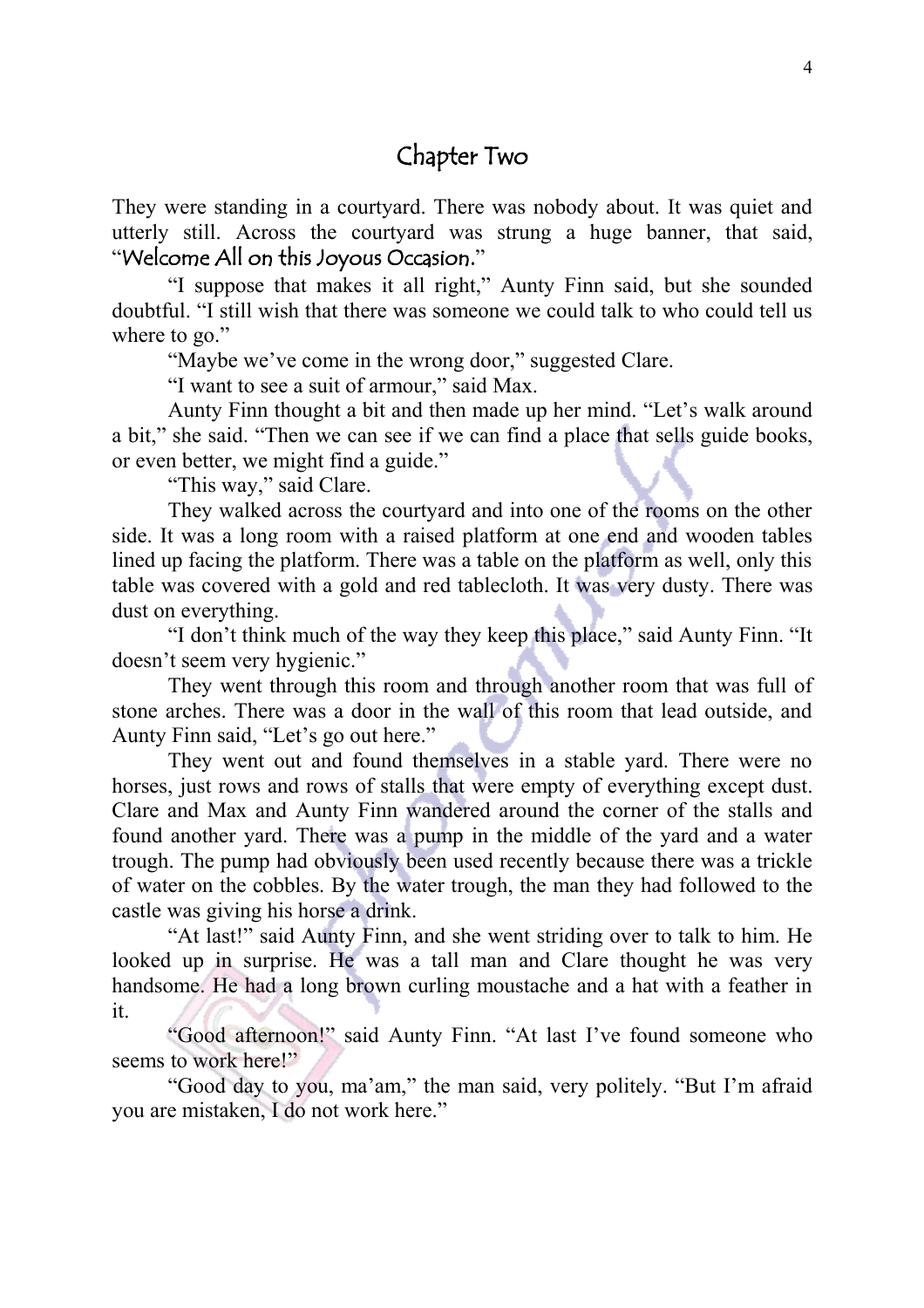"You know something about the place though, don't you?" Aunty Finn persisted.

"Oh yes," said the man, looking up at the castle. "I mean to live here very soon."

"*Live* here?" said Aunty Finn. "Does that mean you'll close it to the public?"

"By no means. My threshold shall belong to anyone who cares to seek shelter within," the man said, in a dreamy voice. Then he caught sight of Clare and Max.

"Who are these enchanting children?" he said.

"This is my niece, and my nephew," said Aunty Finn. "We came to spend the day here – we enjoy looking at such historical, romantic sights."

"Ah yes," said the man. "Honoured madam, what a way you have with words! This is indeed a place of history, of romance. This is a castle whose very fabric is woven in with dreams and spells and the words of lovers." He looked shyly at Aunty Finn. "And with the words of poets, of course."

"Gosh," said Aunty Finn, suddenly blushing. "How did you know?"

"Clare," Max said, "I don't like this man. He talks like he's on television. Can't we go and look for a suit of armour?"

"I think we should," said Clare, who didn't think her aunt was getting anywhere.

"Of course, my poems have been published in a few anthologies," Aunty Finn was saying, when Clare tugged at her hand. "What is it, Clare? Can't you see I'm talking?"

"Max and I want to look around," Clare said. "Can't we? On our own, I mean."

"Oh, I don't think that's safe at all," said Aunty Finn.

"But why not?" said the man with the moustache. "It is perfectly safe. No one here would hurt a child and there are no evils here to harm them. They will be safe."

"They could get lost," Aunty Finn said.

"Not the niece and the nephew of a lady with a mind such as yours!" said the man. "And besides, this is not such a big castle. They can find their way back here easily enough."

"Oh, all right," said Aunty Finn. "But Clare, make sure that you're back here in an hour. And Clare, if Max needs to go to the bathroom, follow the signs."

"Of course," said Clare. She was actually worried. It was unusual of Aunty Finn to let them off on their own. She never had before. What was happening to her? But Clare was too pleased to argue. She turned and grabbed Max's hand.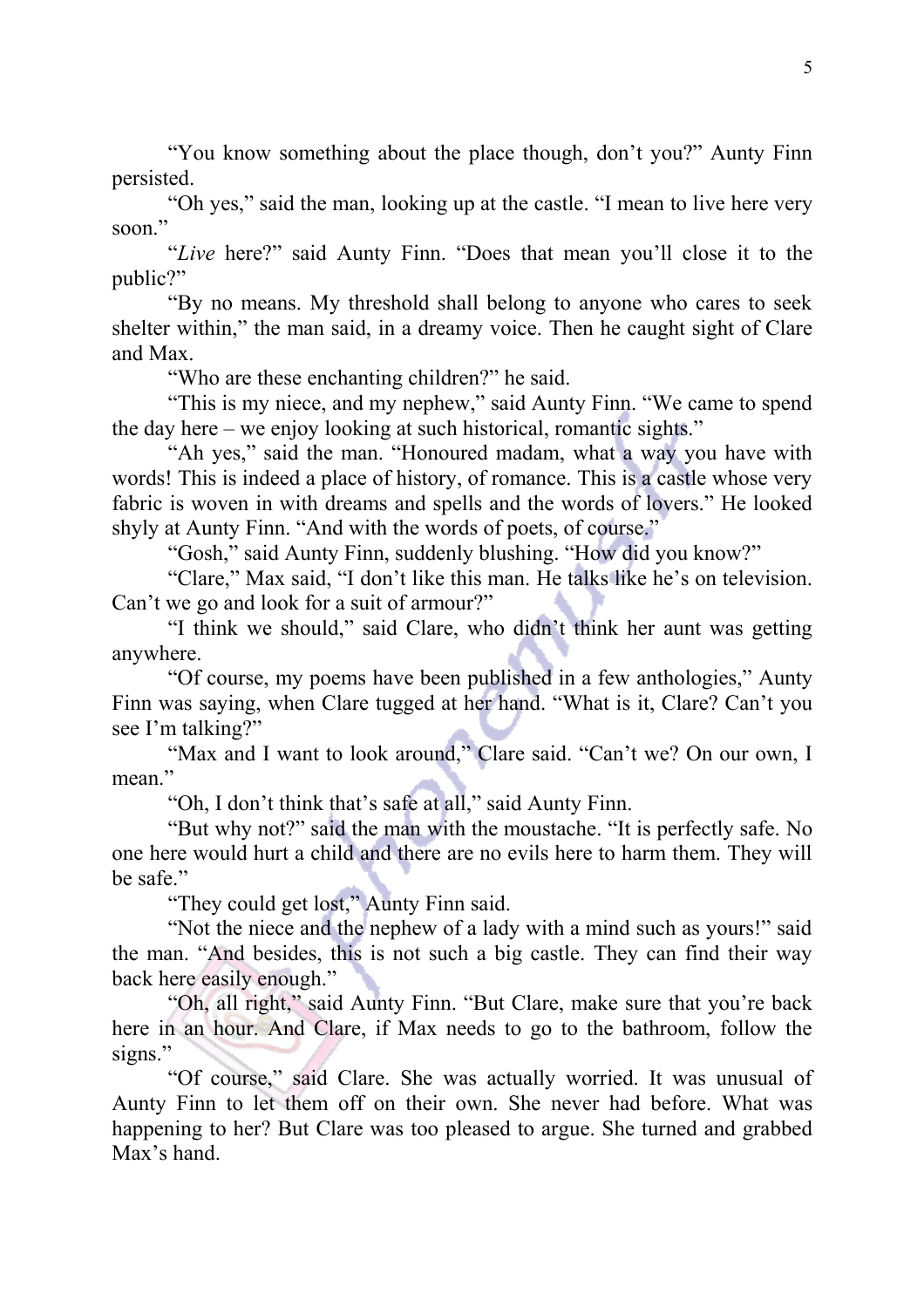"Remember, one hour!" Aunty Finn called after them, as they ran across the stable yard into the house. Left alone with the man with the moustache, she said to him, "But how did you know I was a poet?"

"Lady, as soon as I heard you speak, I knew you could be nothing else," he said, pressing his hand to his heart.

And Aunty Finn blushed. Again.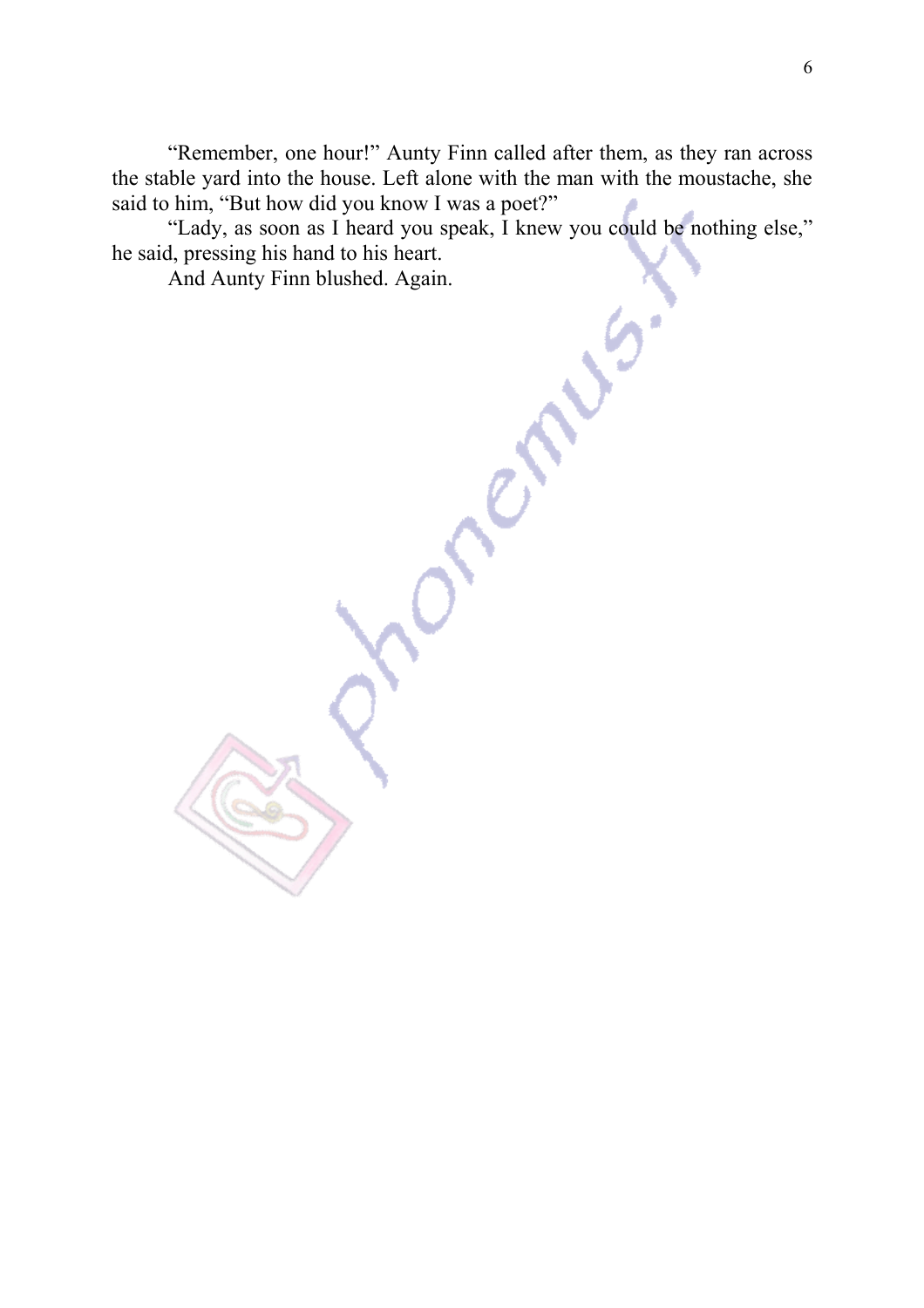### Chapter Three

They found a suit of armour in the very next room. After Max had stared at it for a while, and touched it as much as he liked, Clare got impatient and told him she wanted to go and look for jewels.

"Silly old jewels," Max said, as she towed him away.

It was obvious that there was something very wrong with the castle. They found this the more they explored. They didn't see a single soul. All the time there was a peculiar silence. And it also looked as if the place had been left in a hurry. They found an overturned goblet that had spilt something all over the flagstones. They found a plate with hard black lumps on it that looked like food, which had been left for a long long time. They climbed into the gallery and saw that someone had carelessly thrown a trumpet on the floor. They went into a bedroom, and found that someone had climbed out of bed and left their bedclothes in a heap.

"I don't like this," said Max. "Let's go."

"No, I want to find the jewels," Clare said. "Think. Where might there be some jewels?"

"In a secret room at the top of a tower," Max said. "After we've found the jewels, can we go?"

They found the bottom of a tower at the end of a long gallery filled with paintings. The tower was very thin and the staircase wound round and round. Clare held Max's hand and they started up. It was a very long staircase and half way up Max began to cry. It was very hot in the tower and his hand was slippery in Clare's.

"Not long now," Clare said, cheerfully, pretending to be Aunty Finn. "We're almost there."

"But what if the jewels are in a *different* tower?" Max wailed. "Then we'll have to climb all the way down and all the way up again..."

"Shut up," Clare said, suddenly. "This is it. The secret room."

There was a heavy wooden door that was not quite closed. Through the crack, Clare could see dust spinning in the room.

"Let's lean on it," she said to Max. "Come on!"

They leant on the door and it creaked and swung open. Clare and Max found they were in a tiny round room. There was a bed in the room, and a chair, and at the foot of the bed there was an old, dusty spinning wheel. But that wasn't all. Lying on the bed was a beautiful girl. She was older than Clare, but younger than Aunty Finn. She had gorgeous golden hair that was spread out all over the pillow, and a gorgeous blue and green and gold dress that was spread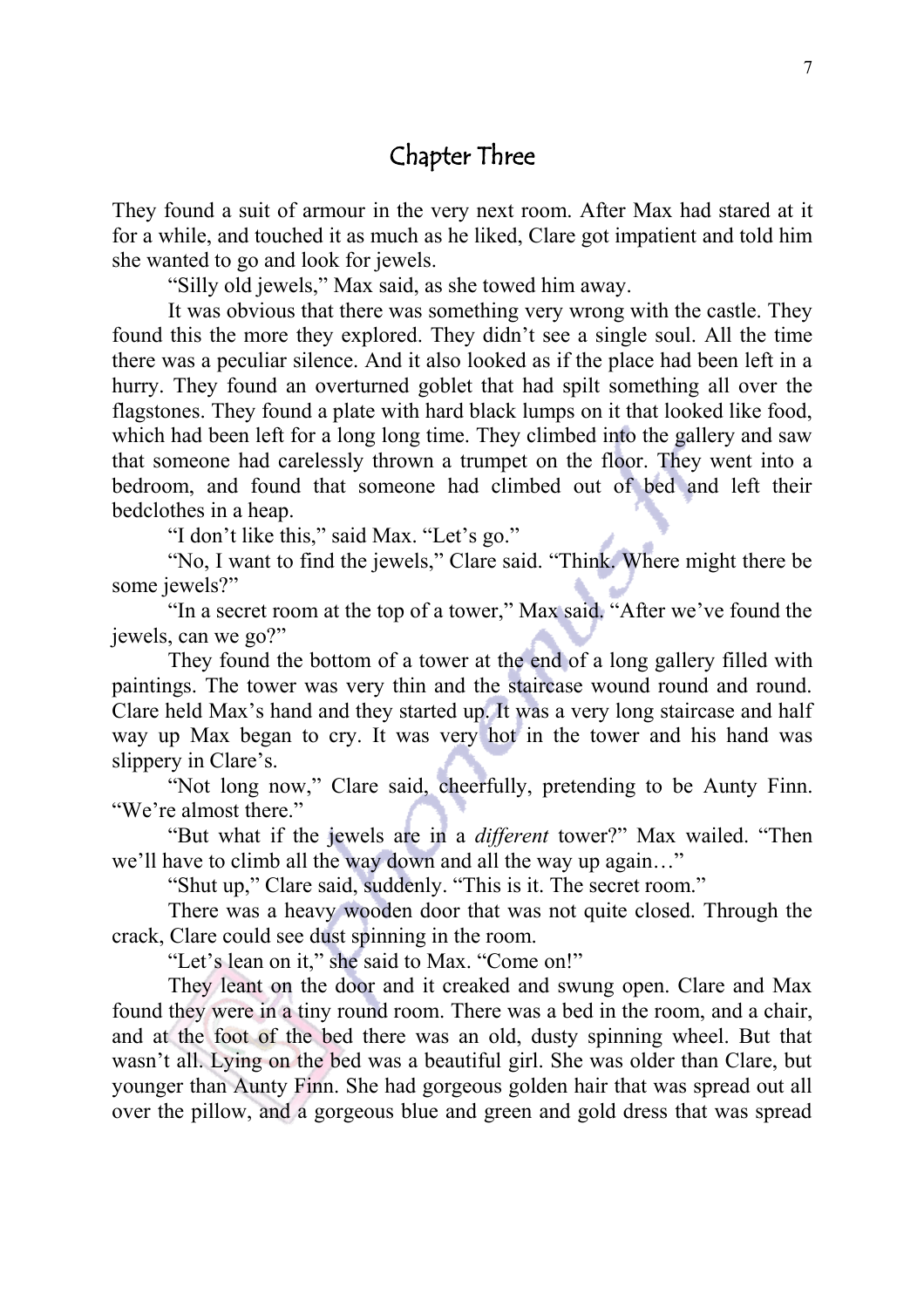half across the bed and half across the floor. Sticking out of the bottom of the dress were two pink feet.

"Max!" Clare said. "Now I know what was wrong! This is Sleeping Beauty! And this is Sleeping Beauty's castle!"

Max was still in a bad mood. "Silly old Sleeping Beauty," he said, sniffing.

"How can you say that?" said Clare. "She's beautiful!"

"What a silly big dress," said Max.

"And I bet that man with Aunty Finn is the Prince," Clare went on. "Did you see how those thorns turned into roses? And that's why there aren't any people. Except that I thought all the people were supposed to fall asleep when Sleeping Beauty did. I wonder what happened to them?"

"Maybe they woke up," Max suggested.

Clare shrugged. "I don't know. But I do know one thing, and that is the Prince isn't going to want to kiss Sleeping Beauty any more."

Max stared at her. "Why not?"

"Because of Aunty Finn, that's why," Clare said. "He likes Aunty Finn better."

"Poor Sleeping Beauty," said Max.

"There's only one thing to do," said Clare. "You'll have to kiss her yourself."

"Yuck! Why should *I* kiss her?" Max said. "*I* don't want to kiss her!"

"Because it won't work if I do it," said Clare. "Hurry up, or you never know, she might have to sleep here for another hundred years."

"Good," said Max. "I don't care. I want to go to the bathroom."

"Oh Max!" said Clare, losing her temper. "You always want to go to the bathroom when it's important. Look, I'll prove it to you and kiss her myself. Then you'll see that she won't wake up for *me*."

"Go on then," said Max.

So Clare kissed her. Nothing happened. She didn't even stir.

"Oh, all right then," said Max, so *he* kissed her. But still nothing happened.

Clare burst into tears.

"It's not fair!" she sobbed. "It's all that silly Prince's fault. And Aunty Finn's!"

Just then the door burst open. Aunty Finn and the Prince came rushing in. They were both red-faced and angry.

"Where have you *been* you naughty children?" said Aunty Finn. "We've been looking all over for you. You've been gone for hours and hours and  $-$  oh!" she caught sight of the Princess. "A re-enactment. How clever!"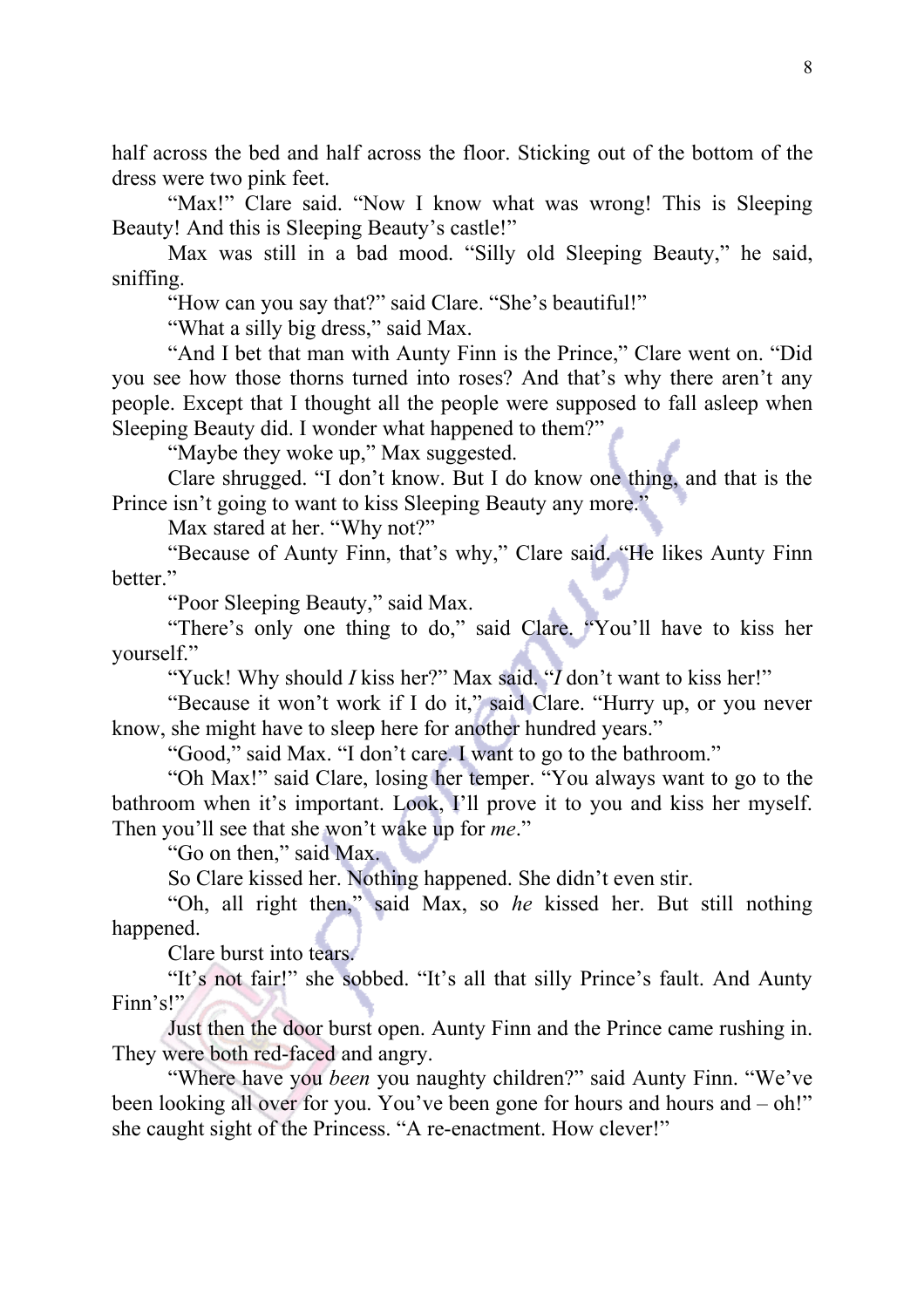"It's not an actment," said Clare. "It's real. This is Sleeping Beauty, and she needs a kiss to wake her up, but we tried that, and it didn't work!" She burst out crying again.

"But it has to be the kiss of true love. At least, that's what the story says," Aunty Finn said.

They all turned to look at the Prince.

"Do not look at me, good people," he said. "I do not wish to wake her any more – I will have to marry her, and I do not wish to marry her." He looked deeply at Aunty Finn and she looked deeply back.

"But it's not fair to leave her just lying there," Clare said.

"If the Prince does not love her, he probably couldn't wake her up anyhow," said Aunty Finn. "I think we had better all go away and forget about it."

"That's not being very *responsible*," said Clare.

"Well, I just don't know what we should do," said the Prince.

"I need to go to the bathroom," Max said.

Aunty Finn sighed. "Look here, I'll take Max down to the bathroom – if they have bathrooms in this awful castle. And you and Clare stay here and *don't move*, and try meanwhile to think of something we can do."

"A marvellous suggestion, from a marvellous mind," said the Prince.

Aunty Finn held her hand out for Max. "Come on then," she said. "Let's go and be quick about it."

"Careful!" Clare shouted.

But it was just too late. Aunty Finn had leant against the spinning wheel.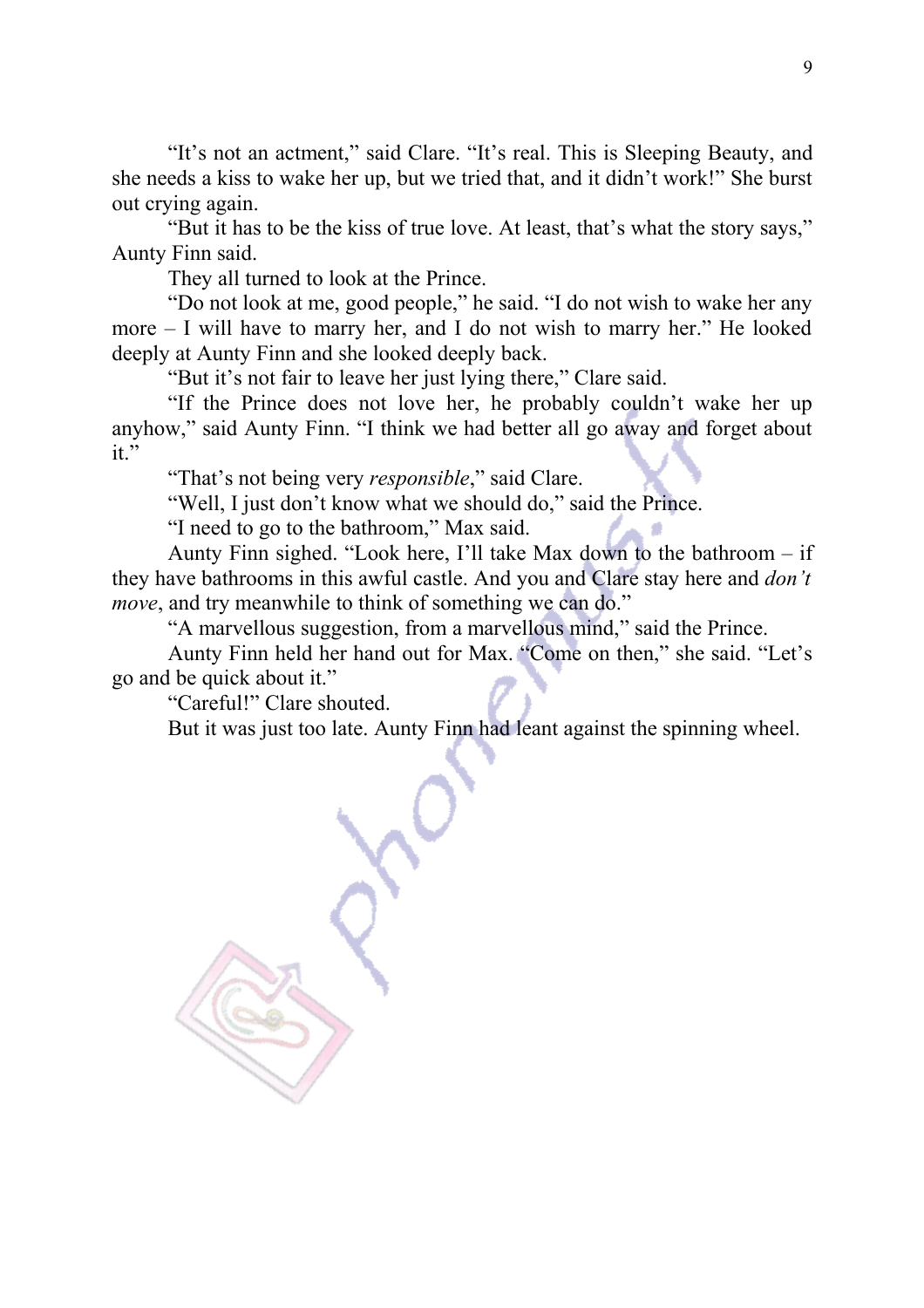#### Chapter Four

Aunty Finn sank into a heap on the floor. Max and Clare jumped out of the way. The Prince jumped to catch her, but he was too late. He bumped into the bed instead, and the Princess sat up and blinked.

"Show thyself, mine own true deliverer," she said. She sounded as if she had read that in a book.

Clare and Max and the Prince turned to look at her. Sitting up she was even more beautiful than she was asleep, even though her hair was messy and her eyes bulged.

"I do not believe one of you helped me!" she said. "Which was it that delivered me from my enchanted sleep?"

"I do not know, fair Madam," said the Prince. "But another unfortunate lady has just been pricked by the spinning wheel and is in an enchanted slumber."

"Then the enchantment can only work for one, and I have been robbed of my kiss of true love," the Princess said. "But at least I am awake and can sight the blessed sun with mine own eyes."

"Er," said the Prince.

"But can't you *do* something?" Clare said.

"Do something?" The Princess blinked at her. "She has yet to sleep for a hundred years."

"She can't sleep for a hundred years!" Clare said. "She has to take us home by bedtime."

"And we have to have cream buns at a tea shop first," said Max.

Clare turned on the Prince. "Kiss her!" she said. "You have to kiss her!"

"With pleasure," said the Prince, and he bent down and planted a kiss on Aunty Finn's lips. Aunty Finn woke up.

"What happened?" she said.

"You went to sleep and were woken up by the kiss of true love," Clare said happily. "And now everything is all right."

"The kiss of true love?" said Aunty Finn.

"That isn't fair," the Princess announced loudly. She flounced off the bed. "That was supposed to be *my* kiss. I demand a kiss!"

"Just think yourself lucky you're awake," Aunty Finn advised her. "Believe me, you're much better off than you could be."

"But my kiss!" said the Princess.

"You have to earn it. You can't just sleep for a hundred years and then expect everything to fall in your lap. No offence, your Highness," Aunty Finn said, briskly, as the Prince helped her off the floor. "Now, I suggest that we go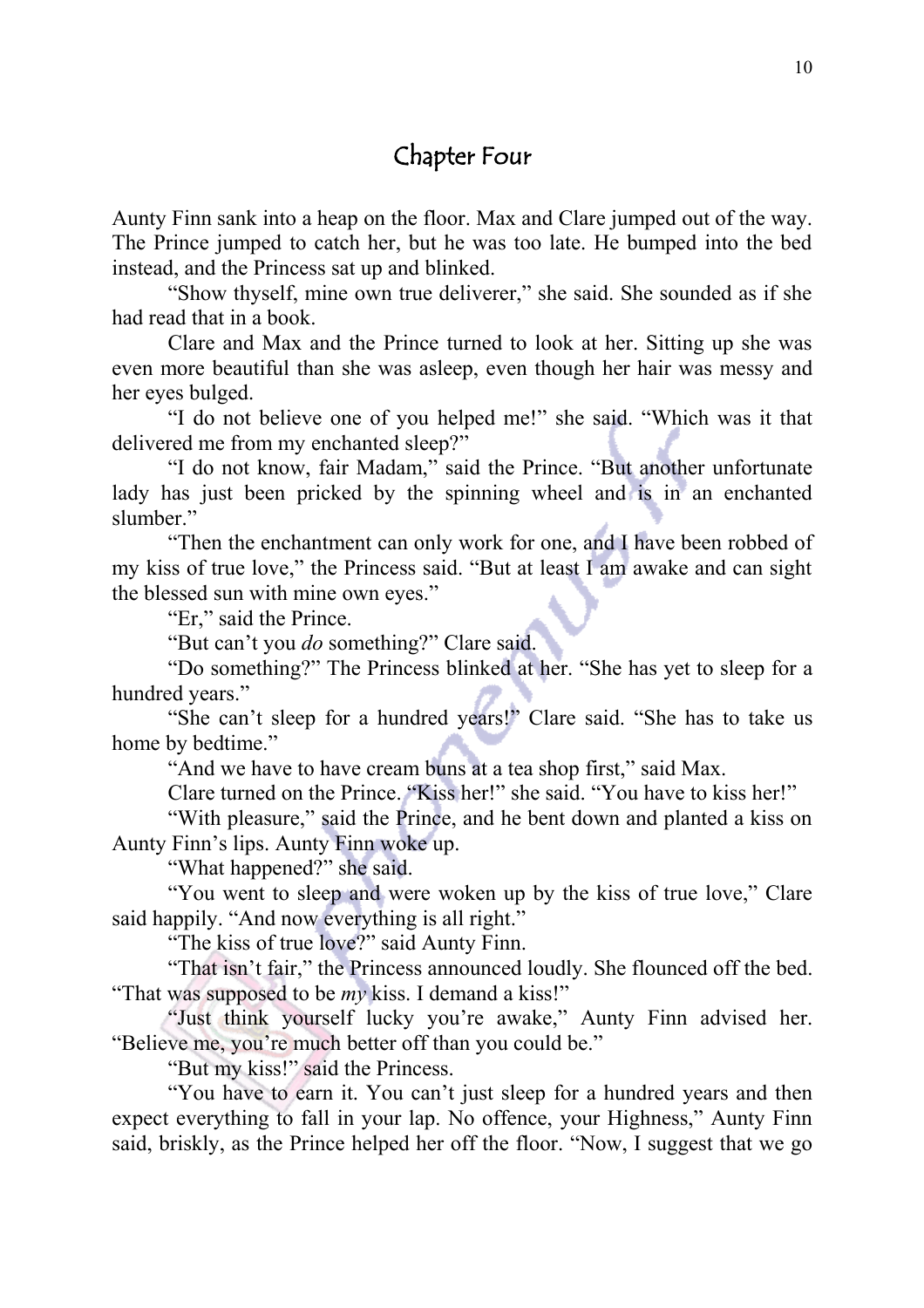downstairs, and Max can find the bathroom, and then we can all find those cream teas."

"But my family will be expecting me to come to them with a bridegroom!" said the Princess. "I can't go down empty handed."

"I'm sure there will be hundreds of other Princes," Clare said, consolingly. "There are in my book."

"That's just a *book*," said the Princess. "This is real life."

"Come on, come on," said Aunty Finn.

They all went down the tower steps. Aunty Finn held the Prince's hand and Clare held Max's hand. The Princess held her long long skirt. As they climbed down, Clare heard her say over and over again, "What a waste of a hundred years."

At the bottom they met with a surprise. Instead of silence and an empty castle, there were suddenly hundreds of people, rushing about and generally cheering. When they saw the Princess come round the foot of the stairs they stopped rushing about all of a sudden and threw their hats in the air and gave a big yell all together.

"Where did all these people come from, all of a sudden?" Aunty Finn said to the Prince.

A man who was near them overheard.

"The wicked witch got bored, with everyone in the kingdom asleep," he said. He winked at Clare and gave Max a plum. "So she spirited everyone off to her castle where we all had a jolly good party for the last one hundred years." He gave Max another plum. "Then she fixed it so that you would come to the castle to meet the Prince, so the Prince couldn't kiss the Princess, and the Princess wouldn't wake up, and the witch would have another hundred years of company. She's a very lonely witch," he added.

"But the Princess *did* wake up, thanks to us," said Clare.

"Right, so the witch had to bring us all back here to welcome her, because that was part of the enchantment," said the man.

"*Now* what's going to happen?" asked Aunty Finn.

"Well, the Princess will have to officially greet her worthy parents, the King and Queen," said the man, bowing vaguely in the Princess' direction.

"No, I didn't mean that. I meant, what's going to happen to the Princess?" said Aunty Finn.

The man gave Max a handkerchief to wipe the plum juice that was trickling down his chin.

"Whatever the Princess wants, I suppose," he said.

"What the Princess *wants*, is to have something to eat. I'm starving," said the Princess, stepping forward. She turned to Aunty Finn and the Prince, still standing holding hands, and to Clare and Max, who were still sucking plums,